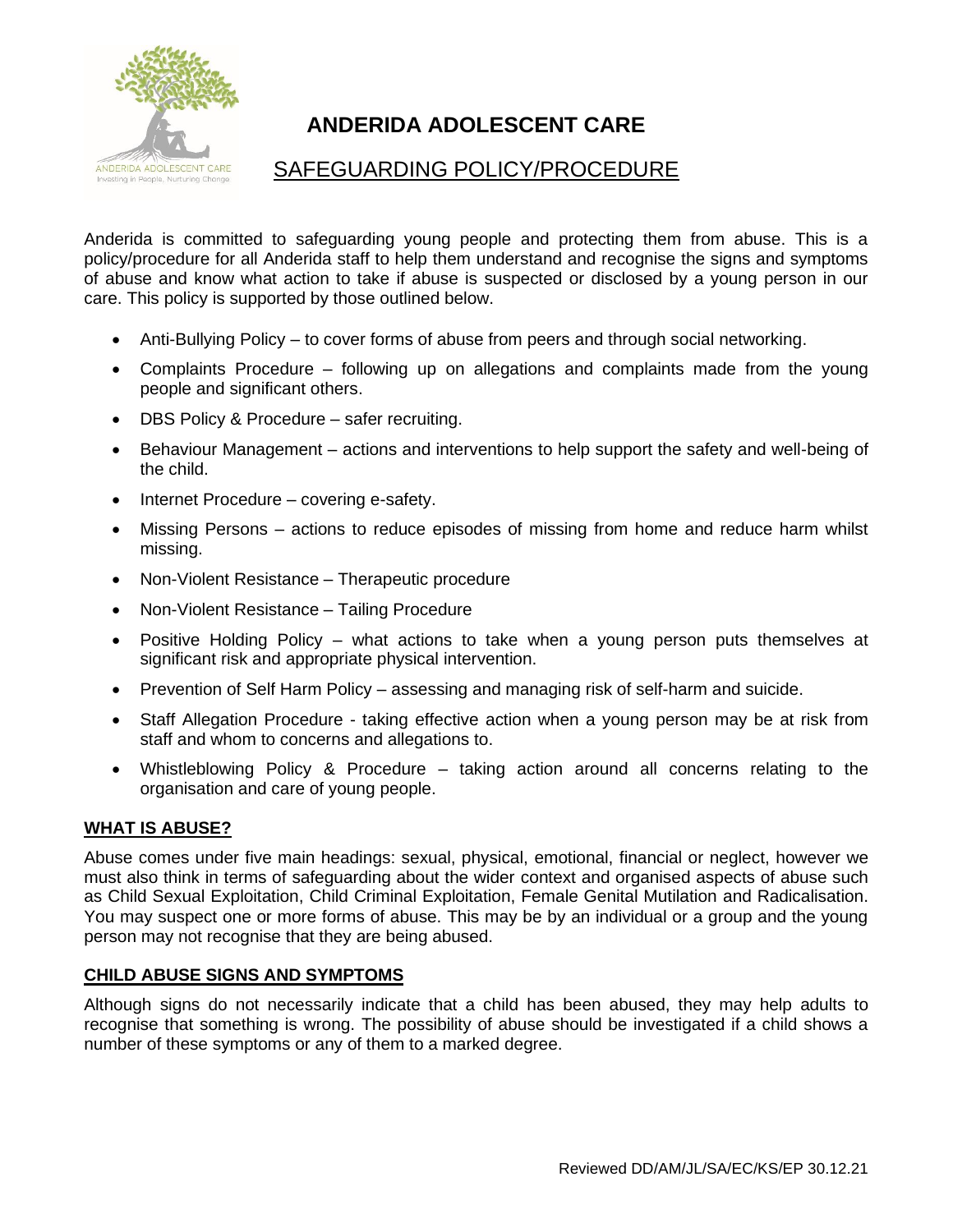## **Sexual Abuse:**

- Being overly affectionate or knowledgeable in a sexual way inappropriate to the young person's age.
- Medical problems such as chronic itching, pain in the genitals, venereal diseases.
- Other extreme reactions such as depression, self-mutilation, suicide attempts, running away, overdoses, anorexia.
- Personality changes such as becoming insecure or clinging.
- Regressing to younger behaviour patterns such as thumb sucking or bringing out discarded cuddly toys.
- Sudden loss of appetite or compulsive eating.
- Being isolated or withdrawn.
- Inability to concentrate.
- Lack of trust or fear of someone they know well.
- Starting to wet the bed or having nightmares.
- Become worried about removing clothing.
- Suddenly drawing sexually explicit pictures.
- Trying to be ultra-good or perfect, and overreacting to criticism.

#### **Physical Abuse:**

- Unexplained recurrent injuries or burns.
- Improbable excuses or refusal to explain injuries.
- Wearing clothes to cover injuries, even in hot weather.
- Refusal to undress for swimming.
- Bald patches.
- Chronic running away, fear of medical help or examination.
- Self-destructive tendencies.
- Aggression towards others.
- Fear of physical contact.
- Admitting that they are punished but the punishment is excessive e.g. being beaten.
- Fear of suspected abuser being contacted.

#### **Emotional Abuse:**

- Physical, mental and emotional development lags.
- Sudden speech disorders.
- Continual self-deprecation ("I'm stupid, ugly" etc.).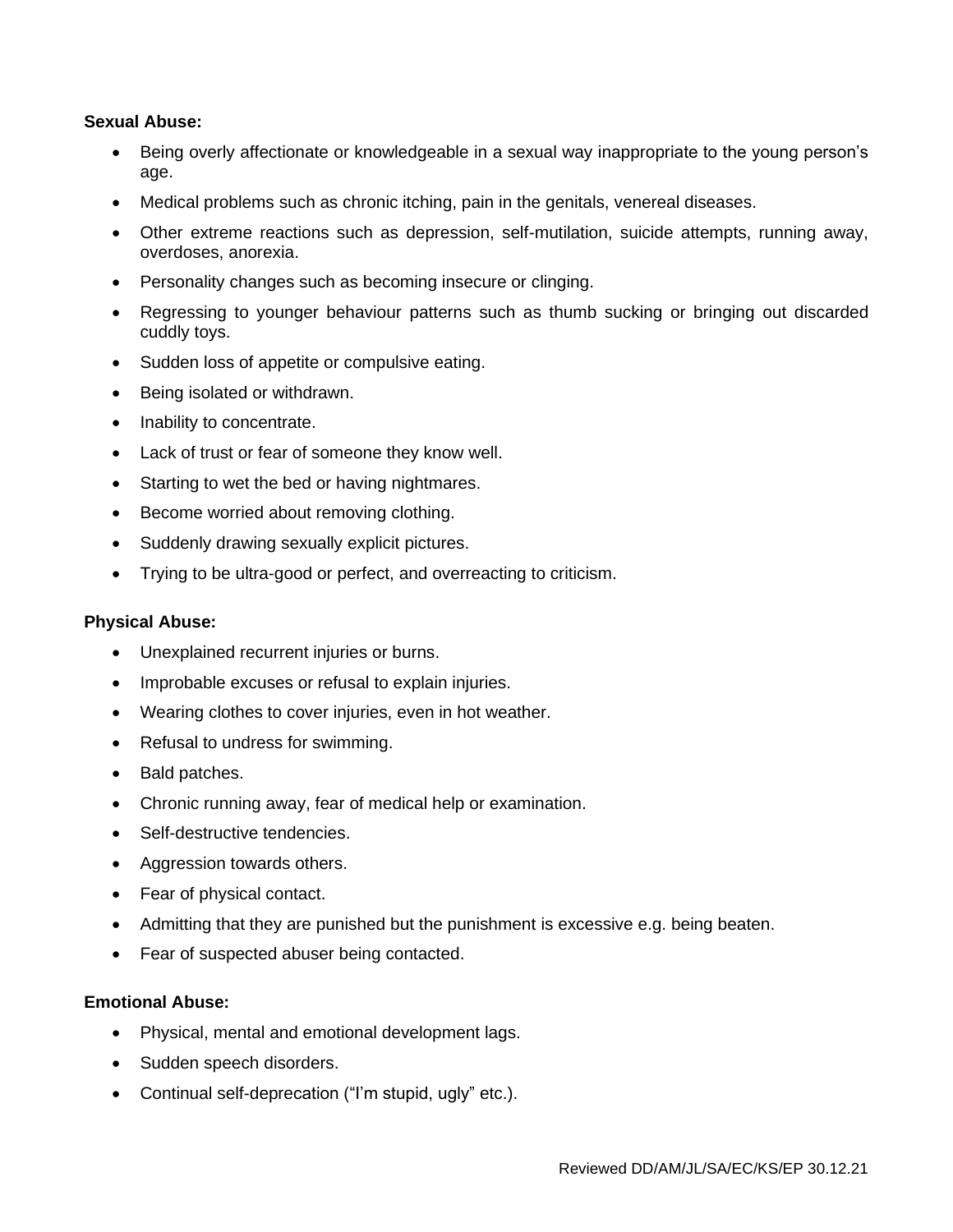- Overreaction to mistakes.
- Extreme fear of any new situation.
- Inappropriate response to pain ("I deserve this").
- Neurotic behaviour (rocking, hair twisting, self-mutilation).
- Extremes of passivity or aggression.

### **Neglect:**

- Constant hunger.
- Poor personal hygiene.
- Constant tiredness.
- Poor state of clothing.
- Emaciation.
- Untreated medical problems.
- No social relationships.
- Compulsive scavenging.
- Destructive tendencies.

It is also possible that a young person may show no outward signs and hide what is happening from everyone.

## **FINANCIAL ABUSE**

Everyone has the right to the money and property that is legally theirs. Financial abuse is the theft or misuse of money or personal possessions, which involves an individual's resources being used to the advantage of another person.

## **Financial abuse can include:**

- Money or possessions stolen, borrowed or withheld without permission.
- Preventing someone buying goods, services or leisure activities.
- Controlling access to money or benefits.
- Money being misappropriated and absorbed into a care home or household budget without the person's consent.
- Staff or volunteers borrowing, accepting significant gifts or money from service users.
- Goods or services purchased in someone's name but without their consent.
- Being deliberately overcharged for goods/services or being asked to part with money on false pretences.
- Being asked to sign, or give consent, to financial agreements when a person does not have the mental capacity to understand or give informed consent.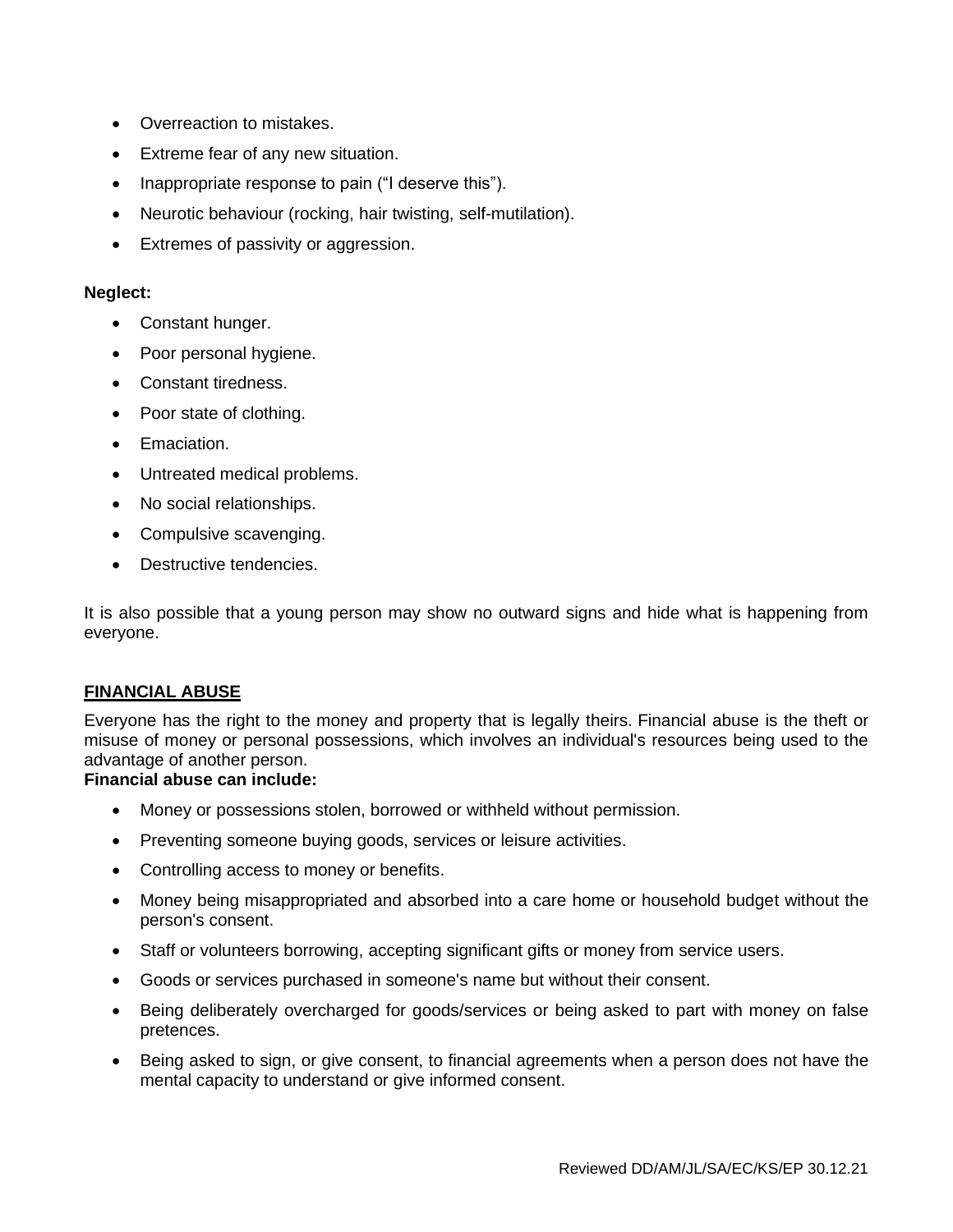## **Indicators of financial abuse can include:**

- Unexplained withdrawals from a person's bank account.
- An unexplained shortage of money, despite an adequate income or immediately following allowance/benefit day.
- The disappearance of bank statements, other documents or valuables, including jewellery.
- A person's inability to explain what is happening to their own income.
- Reluctance by the carer or person controlling funds to pay for replacement clothes or furniture.
- Pressure by family members and other people to sign over assets or benefits.
- Items purchased which are not appropriate for the person.
- The individual lacks belongings or services which they can clearly afford.

### **Bullying is also a form of abuse - PLEASE SEE BULLYING POLICY**

## **TELLING:**

#### **If a young person tells you about abuse:**

- Stay calm.
- Find a quiet place to talk.
- Listen but do not press for information or ask leading questions.
- Reassure the young person that you are glad they have told you.
- Reassure the young person that they are safe and supported.
- If necessary, seek medical help.
- Acknowledge that the young person may have angry, sad or even guilty feelings about what has happened, but reassure them that it is not their fault.
- The young person should feel free to talk to who they trust.
- The young person is to be informed that what you are told will be passed on to the relevant authorities.
- Following the above they should be made aware of external support agencies and counselling services.

## **FEMALE GENITAL MUTILATION (FGM)**

Anderida, need to be alert to the possibility of a girl being at risk of FGM, or already having suffered FGM. This may be one of our residents or becoming aware that somebody they know/are related to, is at risk. There are a range of potential indicators that a child or young person may be at risk of FGM, which individually may not indicate risk but if there are two or more indicators present this could signal a risk to the child or young person. Victims of FGM are likely to come from a community that is known to practise FGM.

Anderida staff should note that girls at risk of FGM may not yet be aware of the practice or that it may be conducted on them, so sensitivity should always be shown when approaching the subject. Should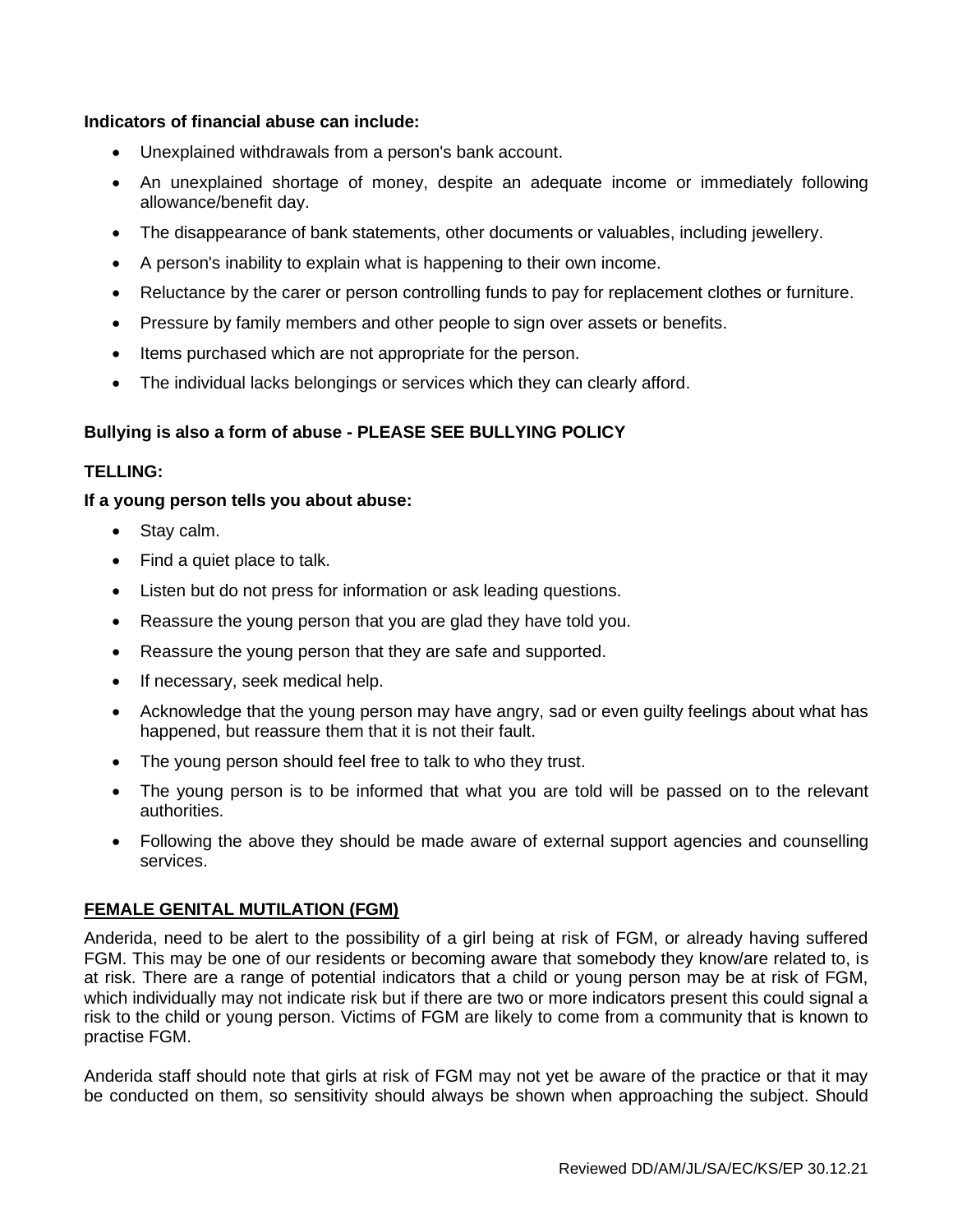Anderida staff suspect any child to be at risk of FGM, they should follow safeguarding procedures as outlined in this document. This should activate local safeguarding procedures, informing MASH teams, Police and the relevant Local Authority/Social worker.

Warning signs that FGM may be about to take place, or may have already taken place, can be found in the Multi-Agency Practice Guidelines and are referred to below.

Many girls may not be aware that they may be at risk of undergoing FGM but suspicions may arise in a number of ways that a child is being prepared for FGM to take place abroad. These include;

- Knowing that the family belongs to a community in which FGM is practised and is preparing for the child to take a holiday, arranging vaccinations or planning absence from school.
- The child may also talk about a 'special procedure/ceremony' that is going to take place.

Girls are at particular risk of FGM during school summer holidays as this is the time when families may take their children abroad for the procedure.

Any medical provision for a pregnant woman or having a sexual health check who has herself been the subject of female genital mutilation provides the opportunity for recognition of risk and preventative work with parents.

A child may be at risk if it is known that older girls in the family have been subject to the procedure. Prepubescent girls of 7 to 10 are the main subjects, though the practice has been reported amongst babies.

## **Possible indicators are similar to other forms of abuse, especially Sexual Abuse, including:**

- Bleeding, discharge, urinary infections;
- Reluctance to receive medical attention or to participate in sporting activities;
- Prolonged absence from school, with noticeable behaviour change on return and long periods away from classes or other normal activities;
- Some children find it difficult to sit still and look uncomfortable or may complain of pain between their legs;
- Mentioning something somebody did to them that they are not allowed to talk about.

eLearning for all professionals, developed by the Home Office, is available at [www.fgmelearning.co.uk.](http://www.fgmelearning.co.uk/) and is part of Anderida induction training requirements

Girls who are threatened with, or who have undergone FGM may withdraw from education and social activities, restricting their educational and personal development. They may feel unable to go against the wishes of their parents and consequently may suffer emotionally. Staff may become aware of a of the child because she appears anxious, depressed and emotionally withdrawn. They may be presented with a sudden decline in her performance, aspirations or motivation.

Children who fear they may be at risk of FGM can often come to the attention of, or turn to, a childcare professional before seeking help from the police or social services. Sometimes the child's friends may report it to us. Members of staff are in an ideal position to help protect children by passing on the concerns through safeguarding and police procedures.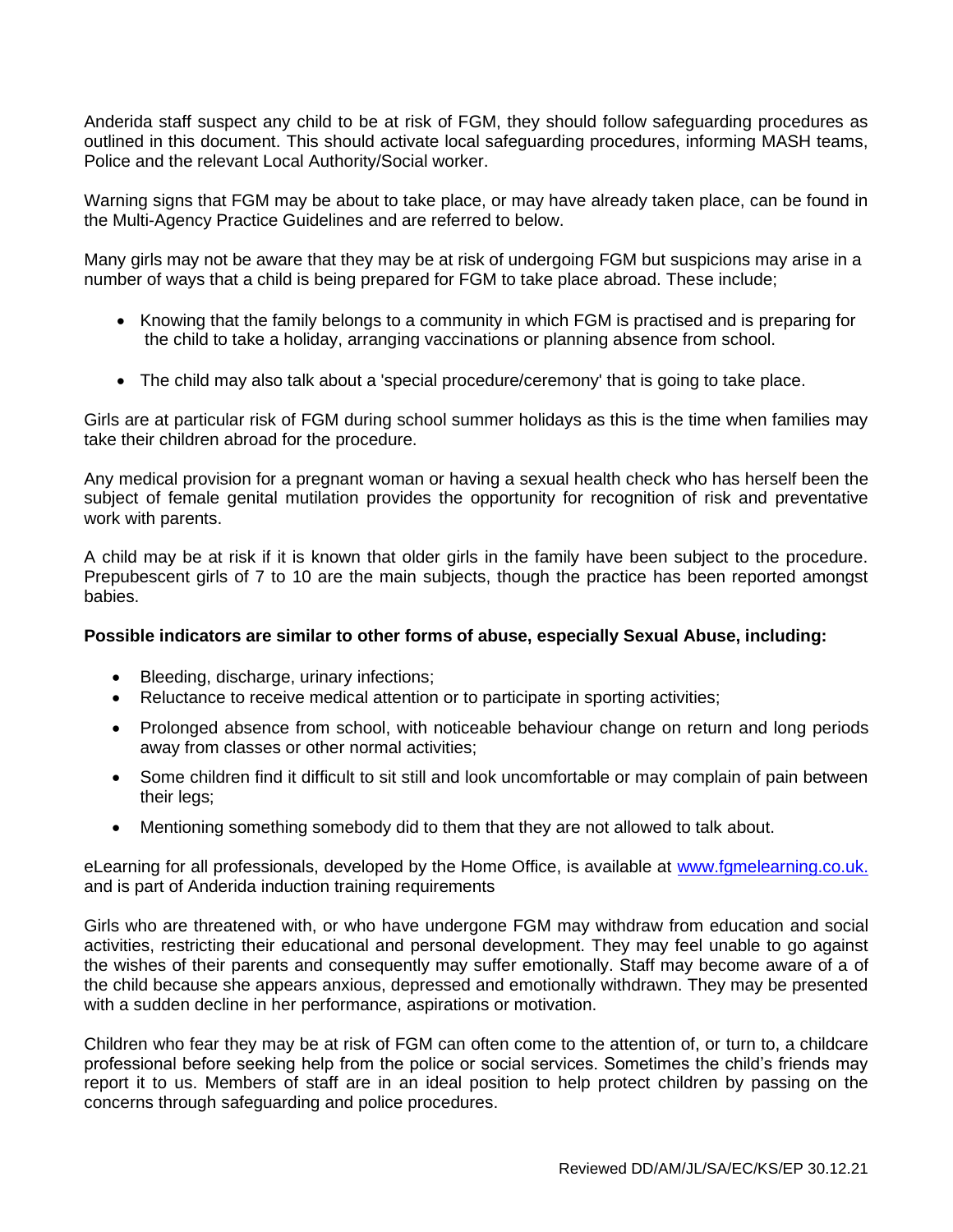## **COUNTY LINES: CHILD CRIMINAL EXPLOITATION (CCE)**

Anderida need to be alert to the possibility of children being criminally exploited by individuals and gangs. Anderida should do all they can to intervene in these situations which includes, recording intel, reporting all (including soft intel) and use of self/support networks to intervene drawing on Non Violent Resistance (NVR) and NVR tailing methods.

Anderida draws on local guidance and procedures to assist in the identification of such activity. Warning signs that CCE may be about to take place, or may already be taking place, can be found in the <http://brightonandhovelscb.org.uk/county-lines-child-criminal-exploitation/> practice Guidelines and are referred to below.

County lines is the police term for urban gangs supplying drugs to suburban areas and market and coastal towns using dedicated mobile phone lines or "deal lines". It involves child criminal exploitation (CCE) as gangs use children and vulnerable people to move drugs and money. Gangs establish a base in the market location, typically by taking over the homes of local vulnerable adults by force or coercion in a practice referred to as 'cuckooing'.

County lines is a major, cross-cutting issue involving drugs, violence, gangs, safeguarding, criminal and sexual exploitation, modern slavery, and missing persons; and the response to tackle it involves the police, the National Crime Agency, a wide range of Government departments, local government agencies and VCS (voluntary and community sector) organisations. County lines activity and the associated violence, drug dealing, and exploitation has a devastating impact on young people, vulnerable adults and local communities.

## **Signs to look out for:**

A young person's involvement in county lines activity often leaves signs. A young person might exhibit some of these signs, either as a member or as an associate of a gang dealing drugs. Any sudden changes in a young person's lifestyle should be discussed with them. Some indicators of county lines involvement and exploitation are listed below, with those at the top of particular concern:

- Persistently going missing from school or home and / or being found out-of-area;
- Unexplained acquisition of money, clothes, or mobile phones
- Excessive receipt of texts / phone calls
- Relationships with controlling / older individuals or groups
- Leaving home / care without explanation
- Suspicion of physical assault / unexplained injuries
- Parental concerns
- Carrying weapons
- Significant decline in school results / performance
- Gang association or isolation from peers or social networks
- Self-harm or significant changes in emotional well-being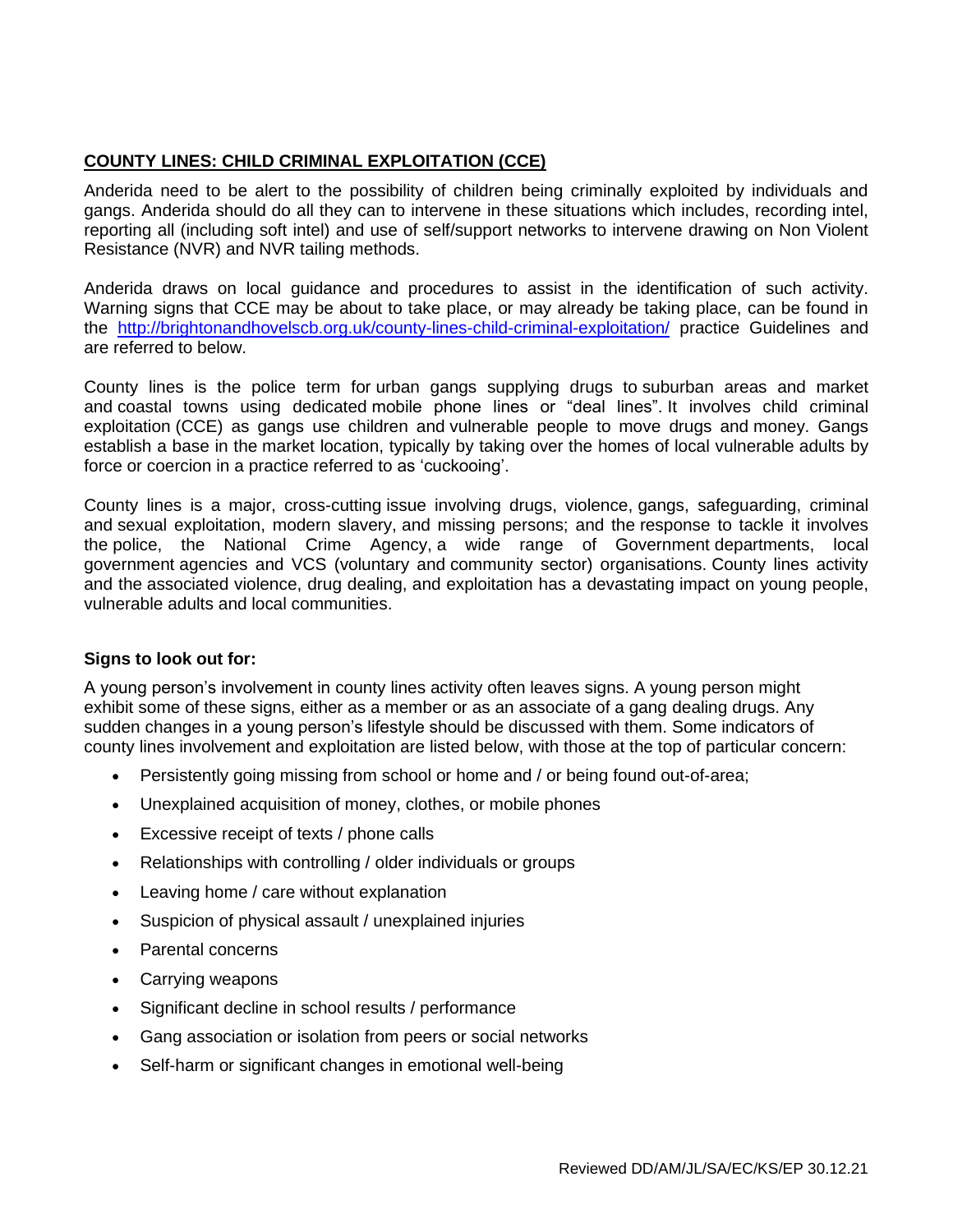As with all abuse safeguarding procedure should be followed as outlined below, however if they are in immediate danger call 999.

### **Anderida reporting procedure if abuse is suspected or disclosed:**

- Make sure the child is safe if they are in immediate risk call 999.
- Inform the child you are taking them seriously; it is not their fault and you will be passing on these concerns.
- Find a private area to pass on concerns, if the young person does not wish to be left alone you may have to pass on concerns whilst with them, advise manager/safeguarding officer if the young person is present with you.
- Contact the home/resource manager and the safeguarding officer immediately to take advice (ensure that you record the time you did this in the safeguarding log and incident report).
- Erica Castle is the Designated Safeguarding Lead (DSL) and Responsible Individual for Anderida as a whole.
- Erica Castle is the safeguarding officer for Greenside View, Tomorrow House and Green Fields.
- Amy Mitchell is the safeguarding officer for Merdeka, Kindeace, Eucalyptus Grove, and The Willows.
- Sarah Tolley-Cloke is safeguarding officer for the Learning Centre.
- If a crime has been committed or it is suspected that a crime has been committed, you will be asked to report this to the Police through 101 (verify this with the manager or safeguarding office in advance of calling it through).
- If this is an allegation against Anderida staff, take advice on how and where to record from the safeguarding officer/manager. Also, **see whistleblowing procedure.**
- If this is a general safeguarding concern, then record immediately on an incident report.
- All conversations with the young person to be logged accurately, with times, dates and your role, ensure open questions, however try to avoid taking a statement, let the young person know that due to the serious nature of what they are disclosing it is advisable that the proper authorities take a statement as you do not want to get anything wrong.
- All concerns must be recorded, in a non-judgemental way, stating the facts times, dates. If opinions are given it needs to clearly state this is your opinion.
- Start a new page in the bound safeguarding log if this is a new safeguarding incident. If this is a follow up, find the relevant section in the log. Record all details fully completing each section. Duplicate this on the digital safeguarding report.
- It is your responsibility to follow up and ensure the responsible person has passed the information on to the relevant safeguarding teams (East Sussex and the referring Authority) and LADO if is an allegation against staff, in addition to the young person social worker.
- Managers will act in consultation with directors and where relevant with LADO to decide if an allegation against staff is a serious safeguarding concern or could constitute gross misconduct, in these cases staff will usually be suspended.
- See Safeguarding Allegation and Section 47 flow chart for next steps.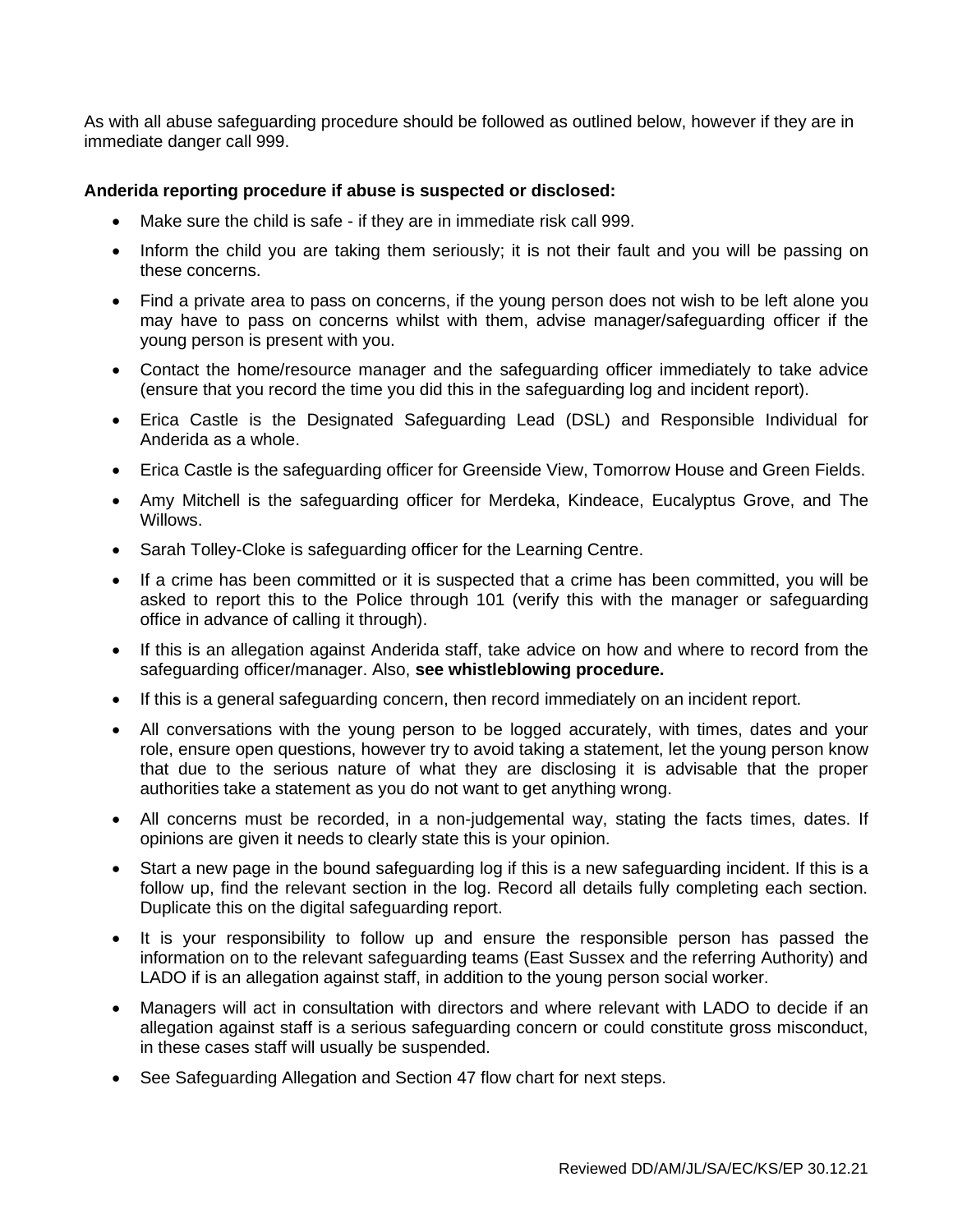• Look at the steps we can take to keep this child safer and resist harm, drawing on this procedure and NVR approaches.

### **Manager:**

- Does this require an Ofsted notification (all allegations against staff do however vague) if so complete the form with 24 hours.
- Have the concerns been passed on to both local and referring authority safeguarding teams and the social worker? Have you followed up with a phone call to the social worker on the 1<sup>st</sup> working day to see if they received the concern and will be taking action/want us to take action?
- Have you checked with LADO that they are happy with the action you are/have taken?
- Does this relate to CSE if so complete and forward the CSE form?

### **Anderida reporting and recording regarding child protection issues not disclosed by a child:**

Where staff members have concerns of any child protection concern's they should record in safeguarding reports and report to the safeguarding lead for advice which would be from the following actions:

- Record all information clearly
- Report to and known social worker involved
- SPOA report for MASH referral
- LADO referral
- Where the concern if for a child outside of the organisation make a referral to the DAT team for the LA child services department
- If in contact with a child you are concerned for ensure they are safe
- If a crime has been committed or it is suspected that a crime has been committed, you will be asked to report this to the Police through 101 or 999 (verify this with the manager or safeguarding office in advance of calling it through).
- If this is an allegation against Anderida staff, take advice on how and where to record from the safeguarding officer/manager. Also, see whistleblowing procedure.
- It is your responsibility to follow up and ensure the responsible person has passed the information on to the relevant safeguarding teams (East Sussex and the referring Authority) and LADO if is an allegation against staff, in addition to the young person social worker.
- Managers will act in consultation with directors and where relevant with LADO to decide if an allegation against staff is a serious safeguarding concern or could constitute gross misconduct, in these cases staff will usually be suspended.
- See Safeguarding Allegation and Section 47 flow chart for next steps.

#### **SEXUAL EXPLOITATION**

All staff are required to undertake training specific to understanding sexual exploitation.

If you suspect a young person is involved in sexual exploitation you must also record details of:

- Contact with inappropriate adults
- Contact with unsafe/vulnerable young people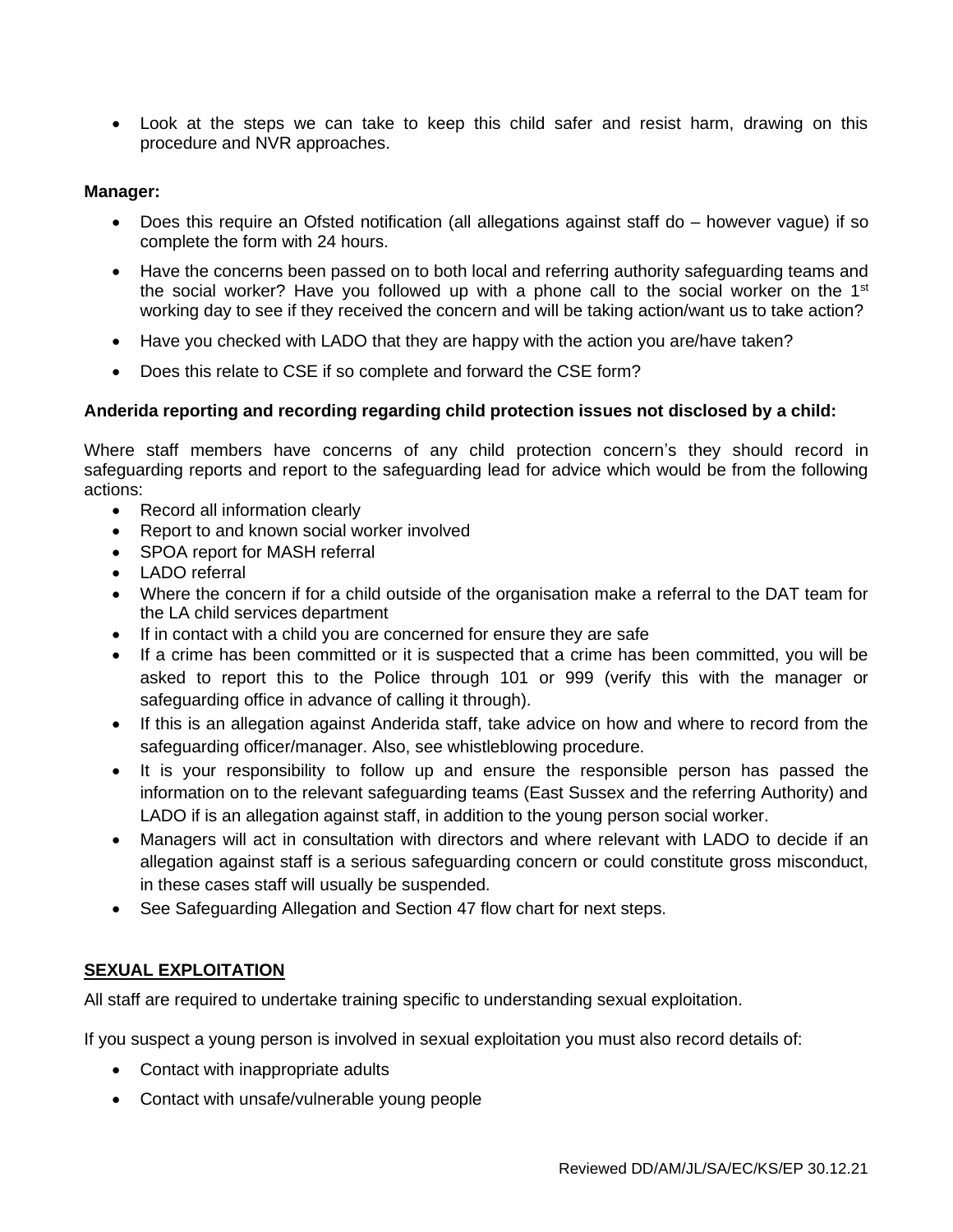- Car registrations wherever possible
- Unexplained amounts of money or new items
- Record information on a CSE information report and forwarded to [c22\\_eastdiv@sussex.pnn.police.uk.](mailto:c22_eastdiv@sussex.pnn.police.uk)
- Follow safeguarding procedures as above

If a child reports or we become aware that they are being exploited using online methods, such as; sending indecent pictures, grooming or exposing the young person by posting pictures of them mentors must report this to CEOP (Child Exploitation Online Protection and POSH) in addition to following safeguarding procedures.

(see Sexual Exploitation Policy, Missing Person's Policy and Bullying Policy)

## **E-SAFETY PROCEDURE**

E Safety is a term which means not only the internet safety but other ways in which young people communicate using electronic media, e.g. mobile phones, laptops, smart TV's, games consoles etc. It means ensuring that children and young people are protected from harm and supported to achieve the maximum benefit from new and developing technologies without significant risk to themselves or others. It is our responsibility as mentors to ensure that we keep up to date with E-safety and disseminate this throughout the company.

When a young person is placed with Anderida a delegated agreement will need to be completed by the legal parents. The delegated agreement will give Anderida permission to install and use parental controls/net nanny on the young person's devices, which will include location checks and internet/phone history if there are safeguarding concerns. The permission will be filed at in the young person's main file at the home, digitally and hard copy. All E Safety risks will be added to the young person's risk assessment in the staying safe section.

Anderida has a delegated E Safety officer. Their role is to check the Parental control software once a week for each young person's devices, this includes general check of their activity by looking at search history and following up on any alerts sent to us from the installed net nanny. The E Safety officer will then report back to each home via email to let them know it has been checked and report any concerns. All communications should be saved in a dedicated E-safety section of the young persons closed file.

If the care team have significant concerns about a safeguarding issue or a young person is missing they may ask the e-safety officer to do an immediate check, this must though be authorised by either the safeguarding officers (Erica Castle or Amy Mitchell) or the Responsible Individual (Erica Castle), to avoid unnecessary intrusion into the young person's internet use. Managers of each home can also request a location search if the young person is missing.

Each home will have in place a dedicated E safety individual whose responsibility will be to ensure that the Parental controls are installed on all the young person's devices. This individual will correspond each week with the E Safety officer to ensure parental controls are still installed, working and for any activity.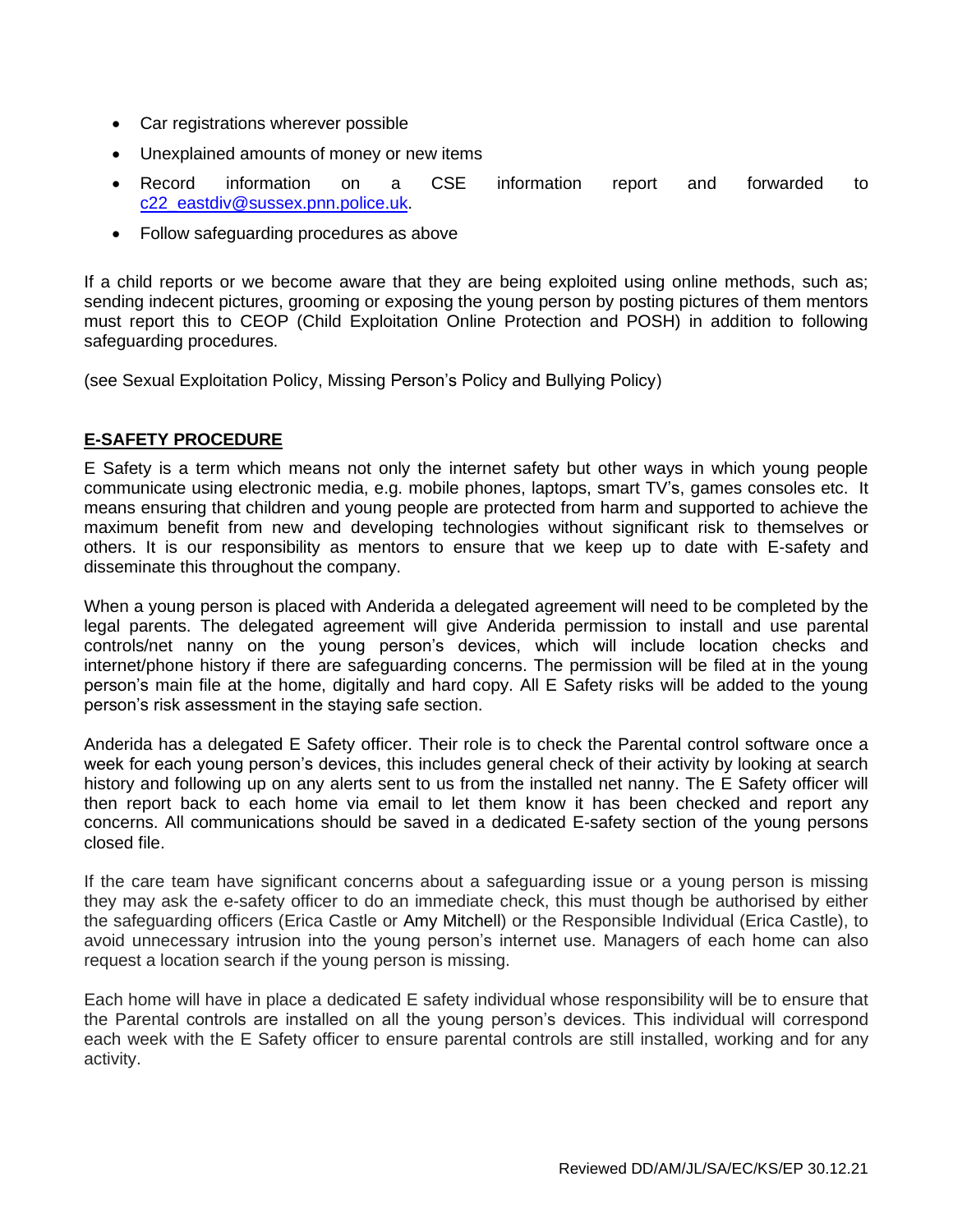There is a Staying Safe in cyber space folder in every home, it is important that all members of staff are encouraged to read this, and this can be covered when new staff undergoes their paperwork training. Staff may be supported in their development to take part in further staying safe e safety training either in house or in the local area.

In addition to following safeguarding procedures as outlined above, staff should report online concerns/abuse through Professionals On-line Safety Helpline (POSH) https://www.saferinternet.org.uk/professionals-online-safety-helpline.

## **PREVENTING EXTREMISM AND RADICALISATION**

*(adapted from Pan Sussex Policies and Procedures)*

**Anderida** is committed to providing a secure environment for all residents, where children feel safe and are kept safe. All mentors at Anderida recognise that safeguarding is everyone's responsibility.

Preventing Extremism and Radicalisation Safeguarding Procedures also draw upon the guidance contained in the "Pan Sussex Child Protection Procedures" and DfE Guidance "Keeping Children Safe in Education, 2015"; and specifically DCSF Resources "Learning Together to be Safe", "Prevent: Resources Guide", "Tackling Extremism in the UK", DfE's "Teaching Approaches that help Build Resilience to Extremism among Young People" and Peter Clarke's Report of July 2014.

**Anderida Ethos and Practice:** When operating this policy our homes use the following accepted Governmental definition of extremism which is:

*'Vocal or active opposition to fundamental British values, including democracy, the rule of law, individual liberty and mutual respect and tolerance of different faiths and beliefs; and/or calls for the death of members of our armed forces, whether in this country or overseas'.*

There is no place for extremist views of any kind in our organisation, whether from internal sources, residents, mentors, staff or contractors, or external sources - school community, external agencies or individuals. Our young people see our homes and school as a safe place where they can explore controversial issues safely and where our team encourage and facilitate this – we have a duty to ensure this happens.

As a childcare organisation we recognise that extremism and exposure to extremist materials and influences can lead to poor outcomes for children and so should be addressed as a safeguarding concern as set out in this policy. We also recognise that if we fail to challenge extremist views we are failing to protect our children and young people.

Extremists of all persuasions aim to develop destructive relationships between different communities by promoting division, fear and mistrust of others based on ignorance or prejudice and thereby limiting the life chances of young people. Education and adult guidance is a powerful weapon against this; equipping young people with the knowledge, skills and critical thinking, to challenge and debate in an informed way.

Therefore, we will provide a broad and balanced approach ensuring young people are educated through their schools and learning provisions but also in the homes. This will be through:

 $\downarrow$  Open discussion and debate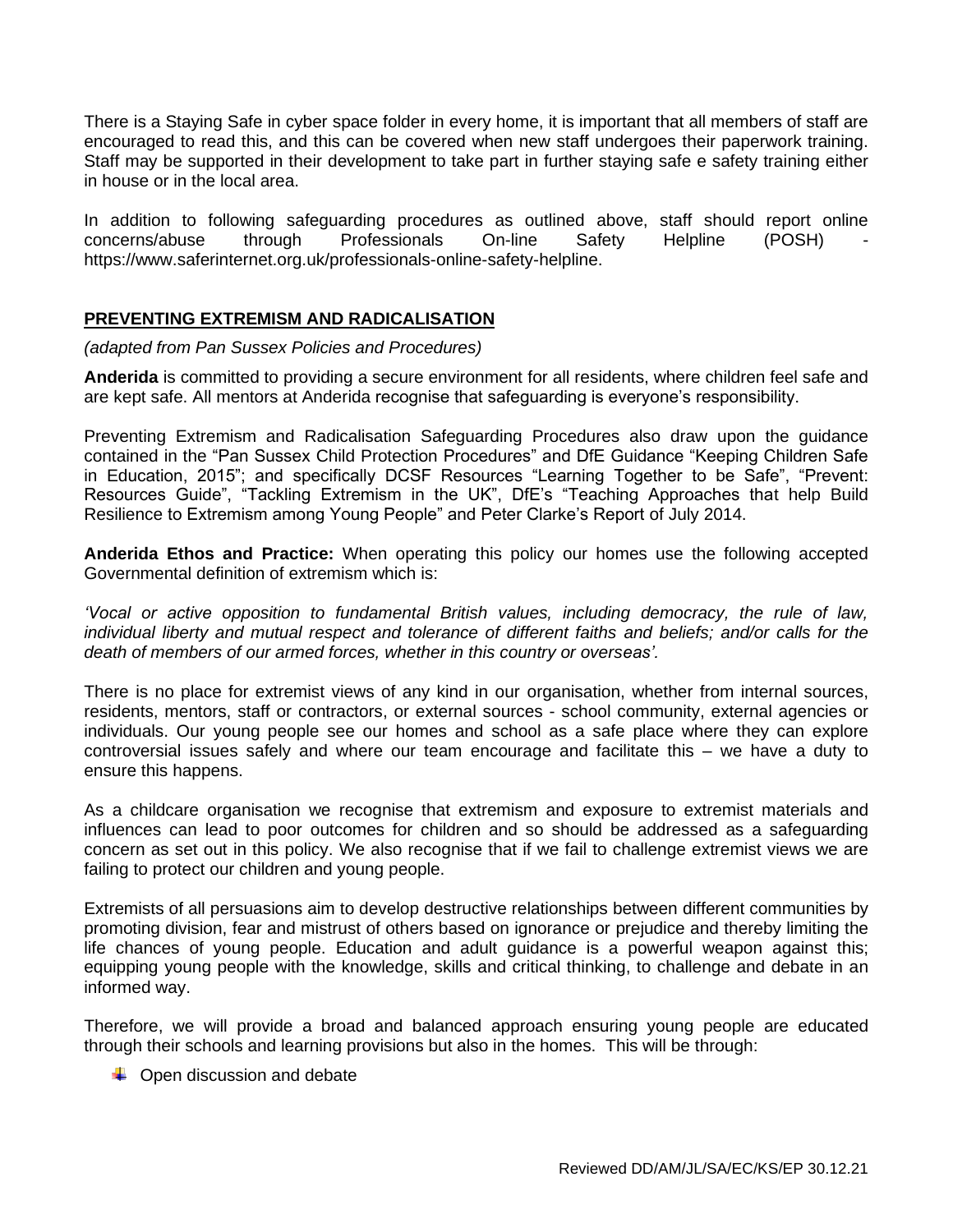- **UX** Citizenship programmes in education settings or the home when young people are not attending education
- Work on anti-violence and a restorative approach addressed Non-Violence Resistance Approaches and Restorative Justice
- $\ddot{\bullet}$  Exploration of media and cultural nights exploring, cultures and foods from around the work and British values and traditions

Mentors are aware that young people can be exposed to extremist influences or prejudiced views from an early age which emanate from a variety of sources and media, including via the internet, and at times young people may themselves reflect or display views that may be discriminatory, prejudiced or extremist, including using derogatory language.

### **Anderida will take action to prevent and address exposure to such influences by:**

- Ensuring there is software on internet devices that prevents access to damaging media and allows monitoring.
- $\ddot{\phantom{1}}$  Educating young people and mentors on the grooming process and where they can take their concerns.
- $\ddot{\phantom{1}}$  Regularly reviewing the environmental risk assessments to identify concerns in the locality and external influences which could promote extreme views.
- $\ddot{\phantom{1}}$  Training staff in all aspects of PREVENT enabling them to recognise and take action around extremist views and risk to radicalisation.
- **Promoting the values of democracy, the rule of law, individual liberty, mutual respect and** tolerance for those with different faiths and beliefs.
- E Being clear in our expectations and encouraging children and young people to respect one another and to respect and tolerate difference, especially those of a different faith or no faith.
- $\downarrow$  Any prejudice, discrimination or extremist views, including derogatory language, displayed by residents or staff will always be challenged and where appropriate dealt with (Anderida will act in accordance with Anti- Discrimination, Anti – Bullying, Behaviour Management, Whistleblowing and Equal opportunities policies to address such behaviours).
- $\downarrow$  Regular review and updating of this procedure.

It is indeed our most fundamental responsibility to keep our children and young people safe and prepare them for life in modern multi-cultural Britain and globally.

#### **As part of wider safeguarding responsibilities mentors/staff will be alert to:**

- **U Disclosures by children and young people of their exposure to the extremist actions, views or** materials of others in school, their homes or community groups, especially where pupils have not actively sought these out.
- Graffiti symbols, writing or artwork promoting extremist messages or images.
- Children and young people accessing extremist material online, including through social networking sites.
- **Parental/agency/school reports of changes in behaviour, friendship or actions and requests for** assistance.